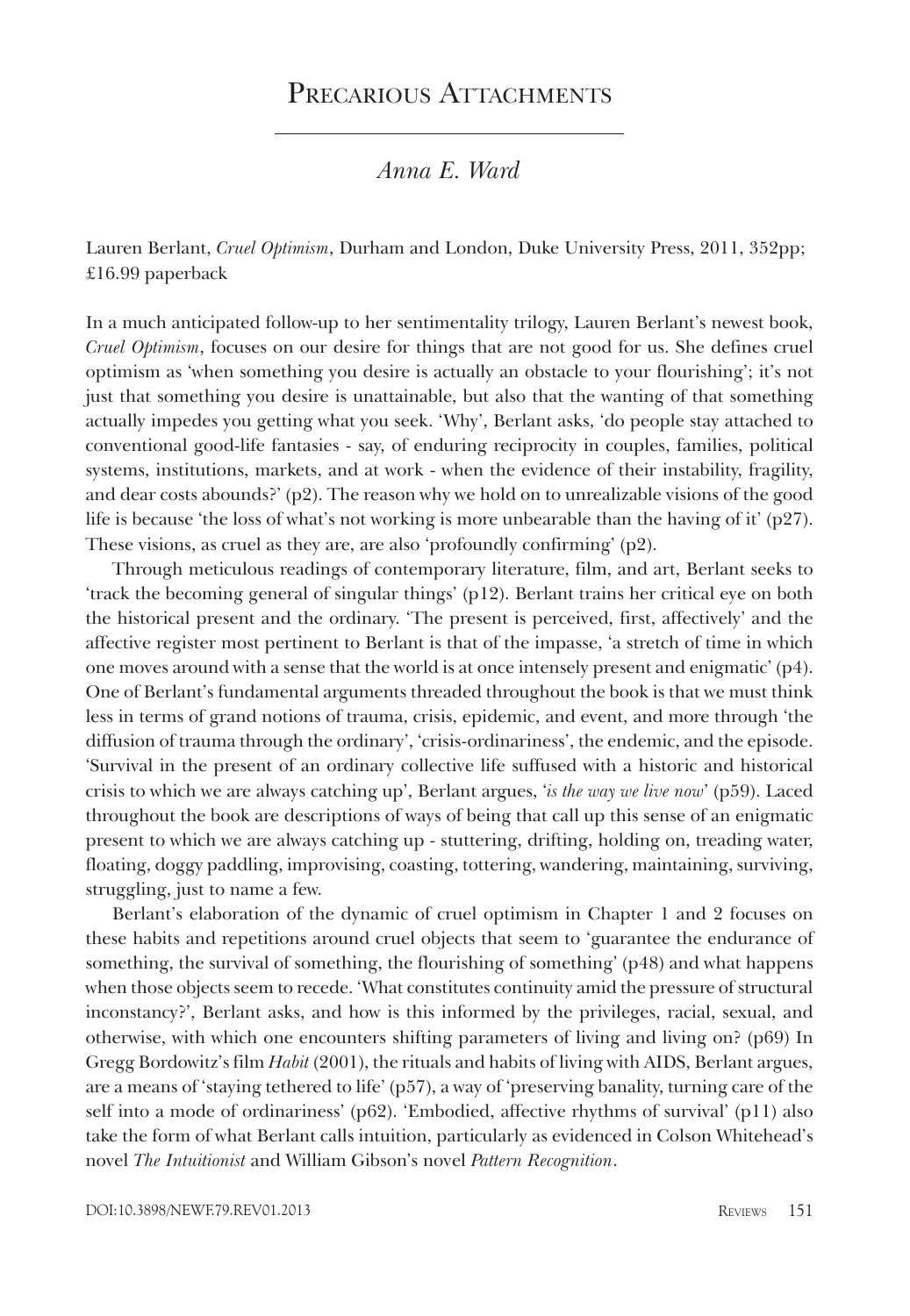In her Chapter 4 discussion of Mary Gaitskill's novel *Two Girls, Fat and Thin*, Berlant invokes the image of 'a small animal that, when picked up, never stops moving its legs' (p127); it is this image that best conveys her desire to articulate what she terms 'lateral agency', or agency that is 'consciously and unconsciously not toward imagining the long haul' (p117), not 'transformative or transcendent' (p137). Lateral agency isn't grand or heroic, nor does it really accomplish much of anything. This comes through well in Berlant's discussion of Luc and Jean-Pierre Dardenne's films *La Promesse* (1996) and *Rosetta* (1999) in Chapter 5 and her description of situation tragedy as 'a generic hybrid … where people are fated to express their flaws episodically, over and over, without learning, changing, being relieved, becoming better, or dying' (p176).

Berlant's initial introduction of lateral agency in Chapter 3, however, is less successful in its application than in later deployments. Notably, this is the only chapter in which her argument is not oriented around a cluster of literature, film, or art, and though she raises the question, 'So what is our object, our scene, our case?' (p103), the answer is not altogether clear. Berlant wades into the controversies of the so-called obesity epidemic, using fat as a case to examine the relationship between the temporalities of capitalism and notions of agency and sovereignty. For Berlant, fat is good to think with; unfortunately, she pays little mind to scholars who have thought about fat a great deal and have called into question the basic assumption this chapter hinges upon, namely, the connection she presumes between alimentary consumption, or 'appetitive excess', fat, and marginalized communities. Nonetheless, her concepts of 'slow death', or 'a condition of being worn out by the activity of reproducing life' (p100), and lateral agency are thought-provoking, even if the connection she makes between 'eating as a kind of self-medication through self-interruption' (p115) and obesity remains tenuous.

Related to lateral agency is Berlant's discussion of 'lateral or sideways mobility', (p222) as opposed to upward mobility, in Chapter 6. Through a beautifully executed examination of Laurent Cantet's films *Ressources humaines* (1999) and *L'Emploi du temps* (2001), Berlant navigates questions of what happens when precarity expands to or engulfs those groups formerly promised the good life and 'how different kinds of people catch up to their new situation' (p192). Her answer is the impasse, or an 'animated suspension' in which 'people try to maintain themselves in it until they figure out how to adjust' (p195).

In the final chapter, Berlant turns her attention to the political and to the question, 'When is the desire for the political an instance of cruel optimism?' (p19). Here, Berlant offers a useful frame that distinguishes 'between *politics* as a scene of antagonism and *the political* as that which magnetizes a desire for intimacy, sociality, affective solidarity, and happiness' (p252). How do we recognize our cruel attachments to politics, to objects and scenarios that never get close enough to reach or come to pass, without giving up our fantasies for something else right now? How do we refuse 'the ordinariness of suffering, the violence of normativity, and the "technologies of patience" that enable a concept of the *later* to suspend questions about the cruelty of the *now*'? (p28). While Berlant does not provide a map for how to navigate away from our cruel attachments, she does suggest that taking these affective attachments seriously is a necessary starting point, as is the recognition that it is 'awkward and threatening to detach from what is already not working' (p263).

*Cruel Optimism* is a must read for any scholar interested in exploring the affective dimensions of precarity. The text is a wonderful interlocutor for the works of Judith Butler, Sara Ahmed,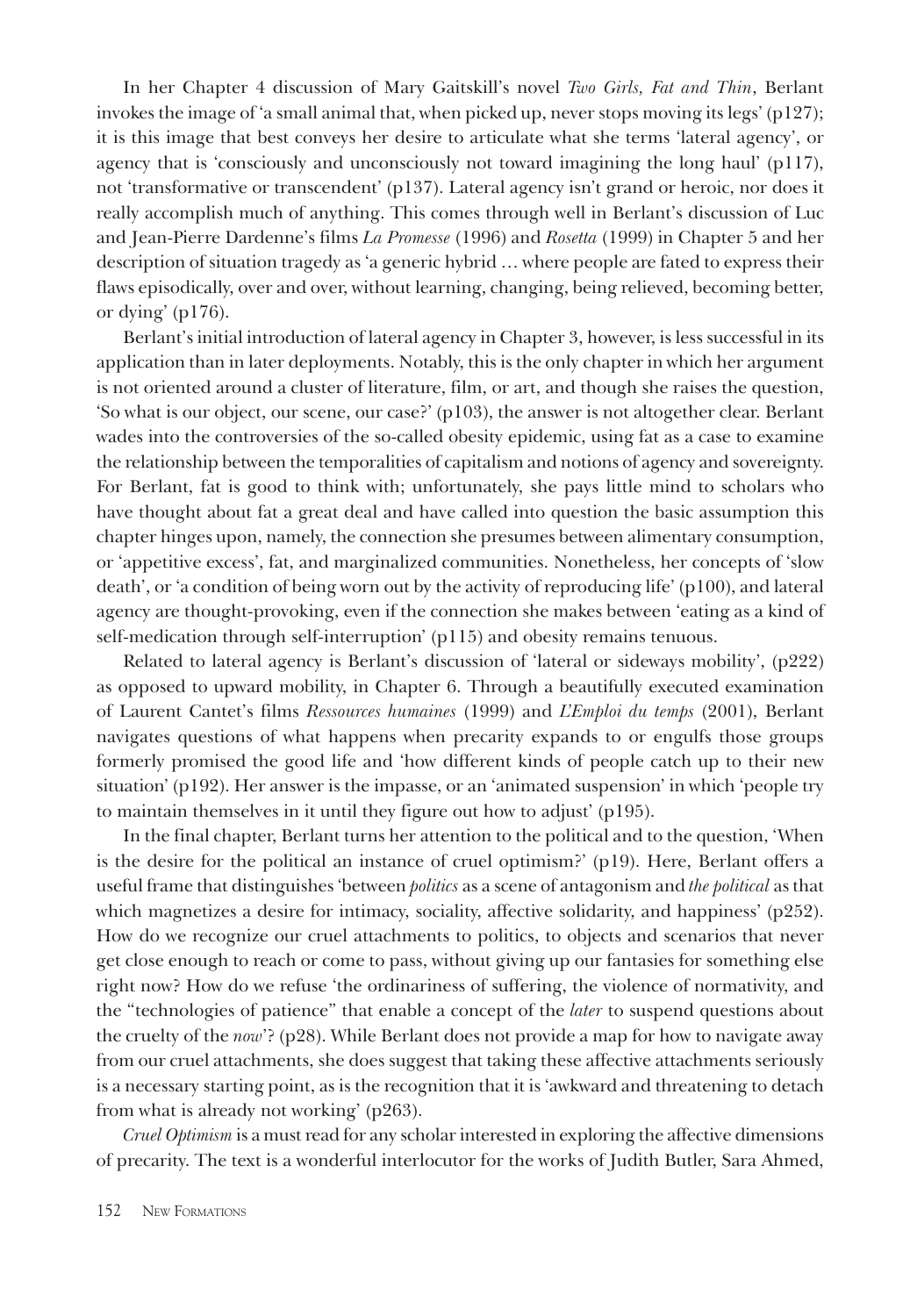Ann Cvetkovich, Elspeth Probyn, Kathleen Stewart, and José Muñoz. Like most of Berlant's writing, the book is dense; however, her writing seems more effortless than in previous books, though certainly no less complex. There's more lyricism, more clarity, and in a book that could be downright grim, there's even some of Berlant's trademark playfulness. *Cruel Optimism* does precisely what Berlant's work always does - it changes the conversation in such a way that it makes you wonder why we weren't talking about these things all along.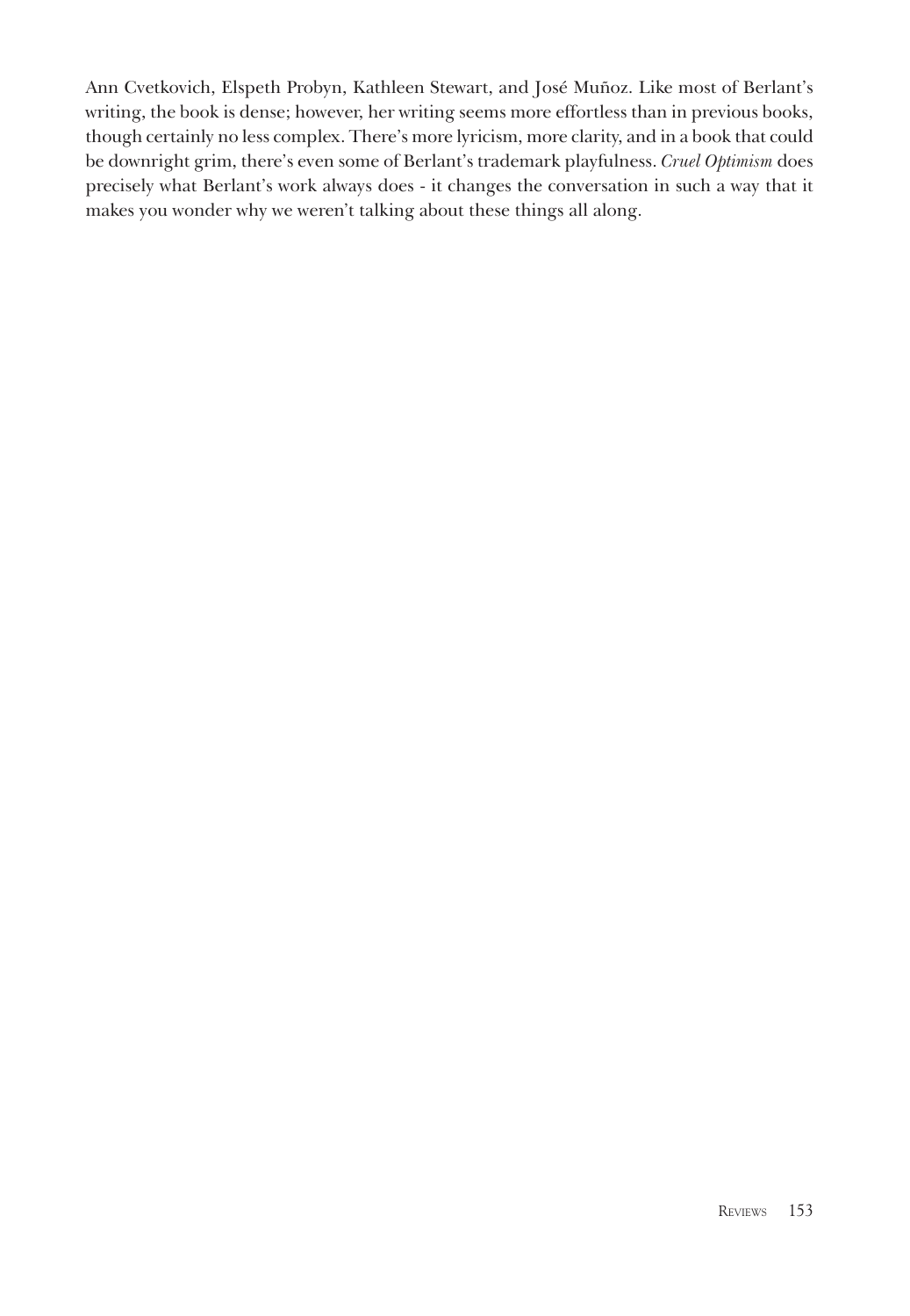# 'To Be To Be Tool'

### *Laurent Milesi*

Arthur Bradley, *Originary Technicity: The Theory of Technology from Marx to Derrida*, London, Palgrave Macmillan, 2011, 216pp; £50 hardback

Deceptively reduced to a trajectory 'from Marx to Derrida' in its subtitle, Arthur Bradley's timely study offers a self-styled 'critical genealogy of Derrida's theory of originary technicity' (p3), which he minimally defines as 'the empirico-transcendental condition *of* life itself ' (p14). This first comprehensive reconstruction of a Derrida-inspired notion first given conceptual centre stage in Beardsworth's 1996 study on *Derrida and the Political* takes us not only through Marx, Freud and Lacan, Heidegger, and Derrida, but also, in the last two chapters, Stiegler (Derrida's former pupil) and several trans-, post-, anti-humanist critics and embodiment theorists (Haraway, Hayles, De Landa, Hansen, Meillassoux). The book is divided into seven chapters, which draw a neat arc from 'Life' to 'Death', taking in such 'essential' aspects as labour, the psyche, Being, the Other, and time, each of which is aligned with one major thinker and/ or area of thinking (philosophy, psychoanalysis).

From the first, introductory section, on the 'being-technical of life itself from its prehuman inception millions of years ago, to the final, more tentative scenarios looking beyond human finitude towards species extinction (Meillassoux) and cosmological death (Lyotard), Bradley consistently unfolds 'the aporia of originary technicity itself ', by tracking 'a residual anthropocentrism' (p19) or humanism even in those theories most driven by a desire to think technology-in-itself.

Two-thousand years of philosophical repression of technics start with the ancient Greek opposition between *phusis* and *tekhnè*, between a self-causing ('auto-matic') *causa efficiens* and an inert, instrumental *prosthesis*, to which may be added the more specifically Platonic distinction between *anamnesis* (living memory: primary, pure, self-present, technics-free) and *hypomnesis* (non-living technological supplement: derived, prosthetic, artefactual) which will provide a recurrent touchstone throughout.

The gradual, yet irreversible growth of the machine metaphor, from Descartes through the eighteenth century, leads Bradley to his first major port of call: the dialectic relation between man and the instruments he employs to perform labour in Marx, Derrida's '*premier penseur de la technique*' whose historical materialism is the first to propose a radical critique of the Aristotelian understanding of *technè* and to ontologise technology in his theory of labour (p27). However, in a second movement of the analysis, Marx's critique of capital is shown to risk '*re-ontologising* the human over and against the technical' (p28). Marx's new technological materialism never totally supplants an atavistic humanism glimpsed in his earlier writings, before the introduction of a mutual constitution of the human and the technical through the labour process in Marx's writings after the Paris manuscripts: man's enfranchisement from the instruments of production whose deployment by capital has resulted in his alienation or 'exteriorisation', is bought at the cost of the subsumption and internalisation of the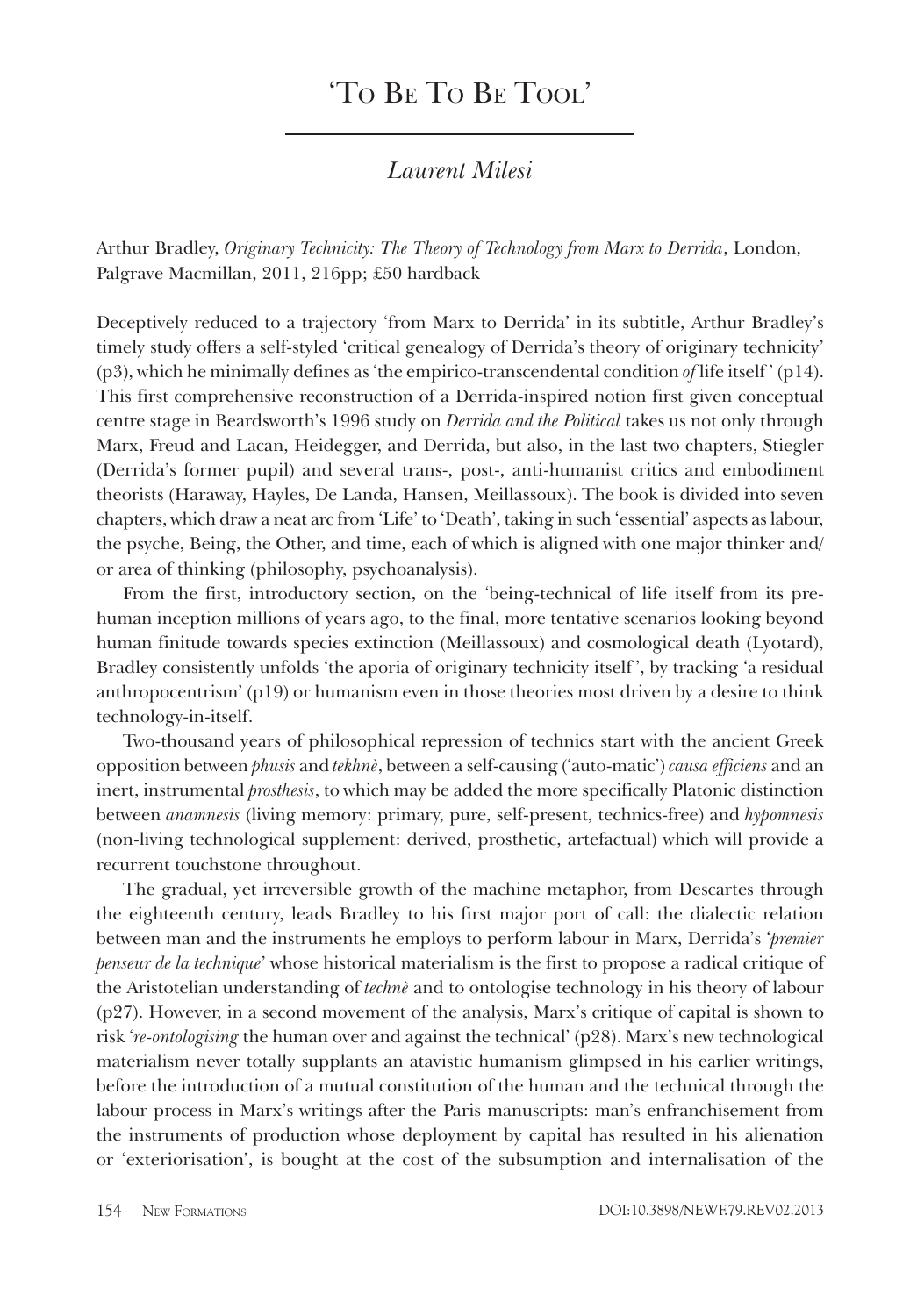machine, when a future communist humanity 'finally assumes the collective subject position of technological mastery' (p37), and what once was an ontological condition for technology 'is reduced to little more than a dialectical moment in the narrative of humanity's emancipation *from* technics' (p38). But at least technics in Marx's overall itinerary has shifted from a prosthetic (Aristotelian) to an intra-thetic position (p40).

With the fast-paced advent of new technologies and sciences (such as thermodynamics) comes an intensification of the analogy between the organic and the mechanical, begun by Descartes' body-as-clock in the *Meditations*, whose logical outcome can be found in Freud's comparison between the psyche (with its *drives*) and the machine, and specifically his conception of the psyche as a writing machine from his unfinished *Project for a Scientific Psychology* onwards. Taking his bearings from a resolutely Derridean problematic, Bradley draws a parallel between Freud's 'differential model of the psyche' and the Saussurean linguistic model and differential nature of the sign (p45). Derrida's findings in his famous essay on the Mystic Writing Pad, 'Freud and the Scene of Writing', allow him to re-visit the Greek distinction between *anamnesis* and *hypomnesis* via the deconstruction of memory as a stratified, originary prosthesis. Yet, Bradley contends in one of his first engagements, preparatory to the following chapter on Heidegger, with the aporetic relationship between an ontological a priori of technicity and the 'ontic state of matter', even Derrida - notwithstanding (or because of?) his own critique of the metaphorical limitations of Freud's machinic model - risks effacing the latter in order to make the former, larger claim of an 'immemorial logic of generalised writing' (p50) or irreducible '*arche*-writing'. In the second part of the chapter, despite the self-proclaimed return to the materialism of early Freudian psychoanalysis in his 1954-55 seminars on *Freud and Technique*, Lacan is shown to stop similarly short of fully de-idealising the machine metaphor for the mind, regardless of his attempt to deploy a more automatic, subjectless, exteriorised *technè* of consciousness (pp60, 64): 'technological exteriority remains nothing more than the anthropomorphised projection of psychic interiority' (p65).

The author of 'The Question Concerning Technology' (the context of whose intervention, after a lecture by quantum physicist Werner Heisenberg, Bradley judiciously recalls and analyses, pp88-89) has often been regarded as the first influential philosopher capable of thinking technics ontologically, as the originary Being of technics independently of even the beingtechnical of man at the origin. In such an ex-propriation of technics from humanity, beyond even the exteriorisation of man, subject, and consciousness in mnemo-technical repositories seen so far, Heidegger's notion of 'ek-sistence' would seem to harbour the possibility of at last thinking technics *per se*, externally of any recuperative consciousness, alongside a more originary disclosure of Being. Furthermore, this return to pre-Socratic thought which allowed the German thinker to uncover the (auto)*poietic* nature of technicity, thus undoing the classical division between *phusis* (subsequently reduced to 'nature') and artefactuality, would further militate in favour of a successful 'disenclosure' of technics. Yet Heidegger's ontology of *technè* has ironically been charged with reducing, even repressing or excluding, the constitutive force of empirical ontic technics while valorising a quasi-naturalist mode of *phusis* as poietic presencing incompatible with more modern forms of production and emerging (especially 'virtual') technologies (pp69, 75). All modes of technology thus become the vehicles of the a-letheic disclosure of a primordial, non-technological *phusis* and, in more excessive terms, the violent, idealist reduction of technology's material exteriority or the embodied technological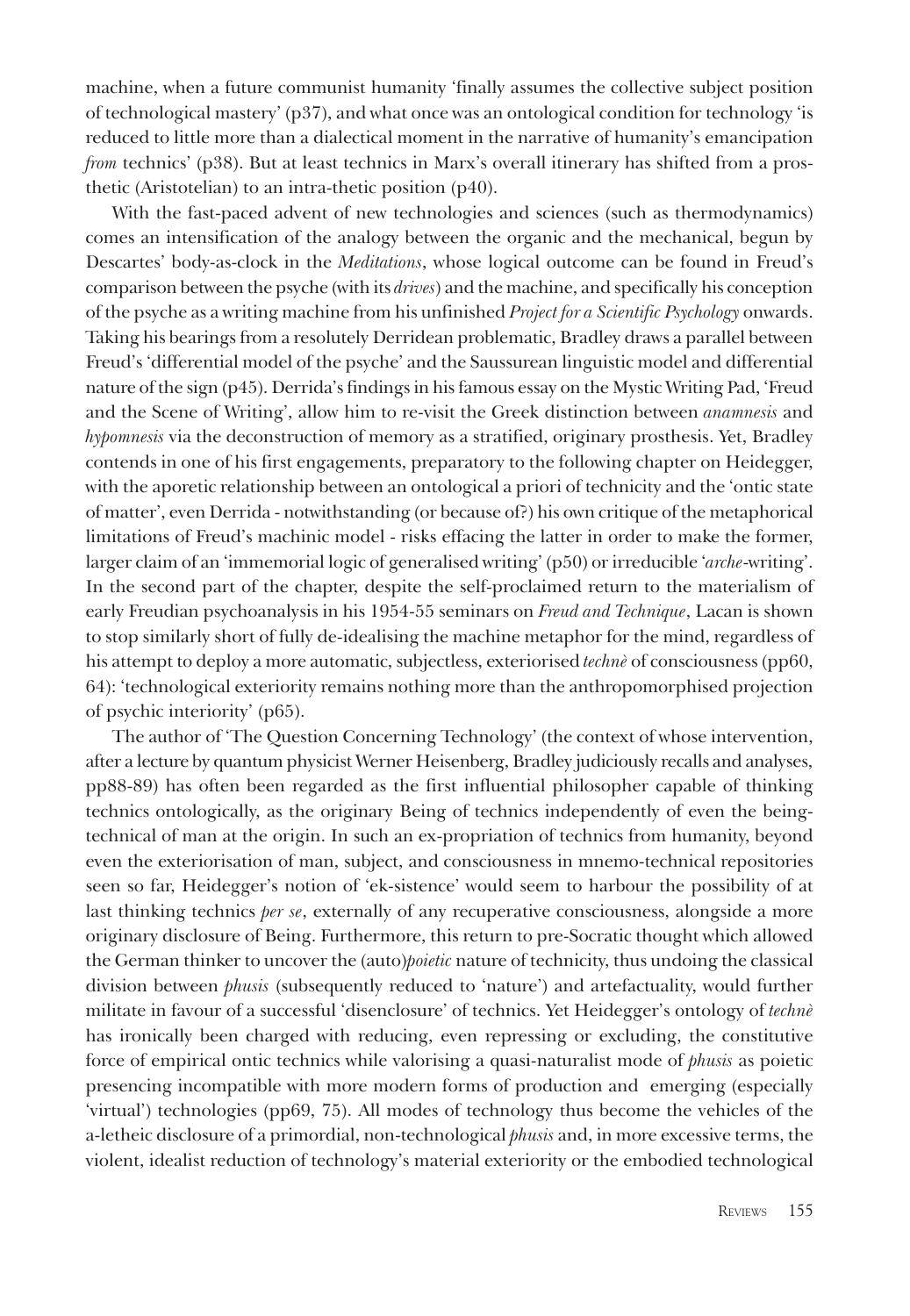real which Mark Hansen designates as *technesis* (p77). In Bradley's neat formula, Heidegger's philosophy is 'less [about] the technologisation of *phusis* than the ontological "naturalisation" of technology' (p75), and the question becomes once again that of antecedence versus retroactive constitution, of the kind which, although Bradley does not mention it (as opposed to the ontico-ontological difference, pp81, 85), Derrida asks of Heidegger in '*Geschlecht* I' in relation to primacy about the division between ontological and sexual difference:<sup>1</sup> can such a structural ontologisation of technics proceed without recognising a prior given ontics of matter that legitimates its foundations and revealability (p81; p177, n. 21)?

Since Bradley's overall argument is informed by a broadly deconstructive problematic, the chapter on Derrida is of strategic import. Prefaced by the famous passage in *Memoires: For Paul de Man* where Derrida places the questioning of the dissociation between thought and technology at the core of deconstruction (p94), it investigates how Derrida's debunking of a pure, natural, non-technical origin and claim of a generalised technicity within thought is still haunted by a residual, re-transcendentalising idealism, a 'materialism without matter' (p99). However, the critique in Derrida's case can no longer be content with positing a simple externality,<sup>2</sup> and this is where the residual thinking subject still in excess of (a now internalised) technicity comes to the fore in Bradley's incessant pursuit of anthropological resistance. Similarly, not unlike Heidegger, Derrida is found guilty of subordinating empirical ontic technics to an aprioric ontological ground (p104). This is where - a rare slippage in Bradley's otherwise convincing readings and near-impeccable logic - a slightly hasty conflation of deconstruction with 'a *thinking* that "repeats" the possibility of religion without religion' (from *The Gift of Death*, where Derrida is in fact discussing several predecessors and contemporary philosophers) is taken as a point of departure to grapple with the hypothesis whether Derrida's turn to religion (itself a moot point beyond the scope of such a short review<sup>3</sup>) might not be a turn away from technics (p114).

If for Derrida the aporia of time, or *différance* as spatio-temporalisation, is the quasitranscendental condition of all technicisation, even in the so-called phenomena of 'live' or 'Real Time' made possible by recent tele-technologies (p101), conversely for Stiegler it is empirical technical inscription that makes possible all temporalisation, even that aporia of temporalisation which Derrida calls originary technicity (p103) - a re-emphasis on the empirical which has led to the opposite charge of technological determinism. Combining deconstruction with Leroi-Gourhan's anthropological findings in (especially) *Gesture and Speech*, Stiegler famously stressed the role of epiphylogenetic transmission in human development, beyond the lifespan of an individual, a break with 'pure life' insofar as it is an exteriorisation by way of artefactual memory aids (*hypomnemata*): the human ability to temporalise 'is constituted through, rather than merely supplanted by, mnemo-technical prostheses' (p120), and what is called the human is this process of exteriorisation that has no pre-existing (as opposed to retroactively constituted) interiority (p123). However, like others before him, Bradley rightly queries why Stiegler, even against scientific evidence, reserves epiphylogenetic heritage for the human alone (p130), a 'state of exception' (Agamben) for a species otherwise originarily constituted through a necessary lack (*le défaut qu'il faut d'origine*) that not only folds Stiegler's view of 'life' back to (an albeit technologised form of) classical anthropology but likewise threatens to restrict his subsequent critical (bio-)politics - for example of the technical constitution of temporalisation in the epoch of hyperindustrialisation (pp131 ff.).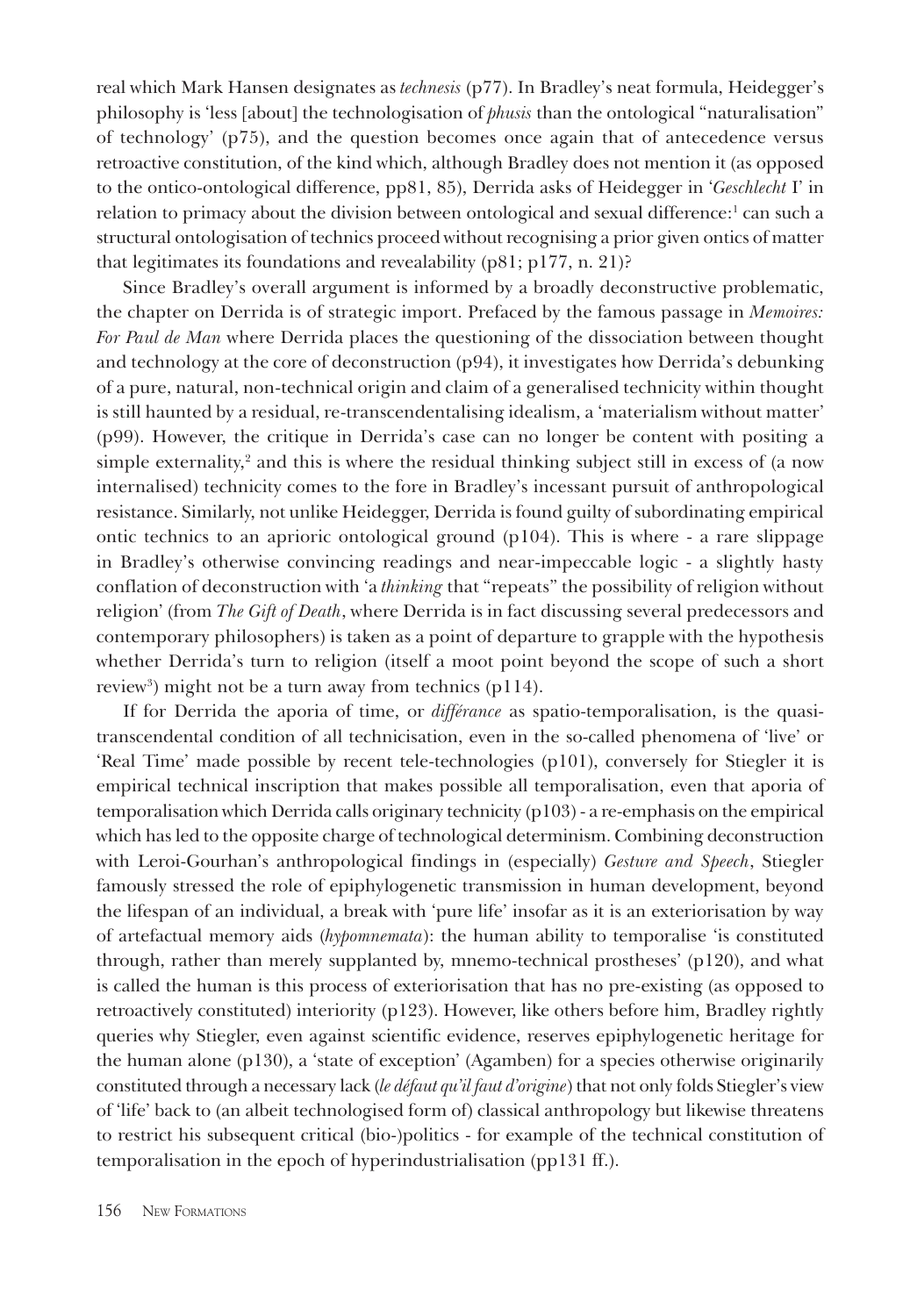The 'final' attempt to look beyond residual anthropologism ranges across philosophies of the (trans-, post-, in-)human, offering different critical scenarios (including postbiological fantasies) of the 'end of man' and of the 'human-to-come' as an impossible witness to his own demise, which recalls the issue of the post-apocalyptic sublime outlined in the mid-1980s.4

The above summary barely does justice to the main axes of Bradley's patiently rigorous, yet - despite its ambitious difficulty - highly accessible, even 'pedagogical' journey, with its numerous reprises and signposting as well as thematic criss-crossings (for example on time, pp34-35, 126, etc.) or its useful prospective and retrospective linkages between the various thinkers and their respective precursors. Yet, without wanting in any way to detract from such a splendid work, I would like to venture two main objections.

While Bradley concedes early on that 'contemporary philosophy of technics is scarcely a philosophy of "technology"' (p14), the phrase is repeatedly used in conjunction with most of his major thinkers (e.g. Lacan, p65; Heidegger, p68), Derrida (p98)), and one is left to tease out for each of these how 'technics'/ 'technicity' is to be distinguished from 'technology', including 'in the received sense of that term' (p98). Indeed, one also wonders why he has not provided a rationale for demarcating and excluding from his own genealogical (re)construction the vast, arguably better documented, historical array of 'philosophies of technology' - from Ernst Kapp's 1877 *Grundlinien einer Philosophie der Tecknik* [*sic*], then José Ortega y Gasset's pre-Heideggerian reflections, Lewis Mumford (*Technics and Civilization*, 1934; the various works dealing with 'the myth of the machine'), and, after Jacques Ellul's influential *La Technique: L'enjeu du siècle* (1964), to several recent, often postphenomenological variants (Don Ihde, Andrew Feenberg), sometimes proposing a return to the Kantian thing-in-itself in the name of technology,<sup>5</sup> some of whose texts join forces with animal posthumanism.<sup>6</sup> More specifically when dealing with Heidegger, one would have welcomed some consideration of Günther Anders's contemporaneous pioneering insights into the gap between enhanced technological capacity and humanity's ability to imagine it, if only because this version of the (Kantian) sublime (see p156, with Lyotard's critique) cuts to the core of the divide between technology and thought.7

My second and last consideration is directed at the critical finality of Bradley's project. Arguably (and he is not unaware of it), there is ultimately an ironic aporia at the heart of this otherwise commendable, rigorously executed venture, whose force and aim - to gesture towards a de-anthropocentrised thinking of technicity-in-itself - also has to be its weakness. To rephrase and address back to him one of the forms which his own critical questioning takes (pp18, 19): to what degree is it possible to escape the reduction of technics to a question to be posed by an implied thinking subject or a pre-technical *ego cogito* (p87: 'a question *for* a thinking *Dasein*), even if only recursively (p67)?

How can the irreducibly inhuman be thought outside a human, let alone given what 'thinking' (still) means and implies? More: 'is' there such a thing or essence as the selfdetermination of technics? While the notion of an 'originary technicity' (or Stiegler's 'originary prostheticity' of the human) bravely attempts to resist the utilitarian instrumentalisation of technicity by thought, it cannot avoid being 'interiorised' back in the latter through the very process of critical thinking which tries to liberate it - a larger aporetic outcome of the kind of failed dialectic to empower technics *per se* glimpsed in the Marx chapter. Ultimately, Bradley seems to suggest that a truly technical thinking is still to come (pp163-4), and the book closes tentatively on what a full de-anthropocentrisation of technicity could look like: (sublimated)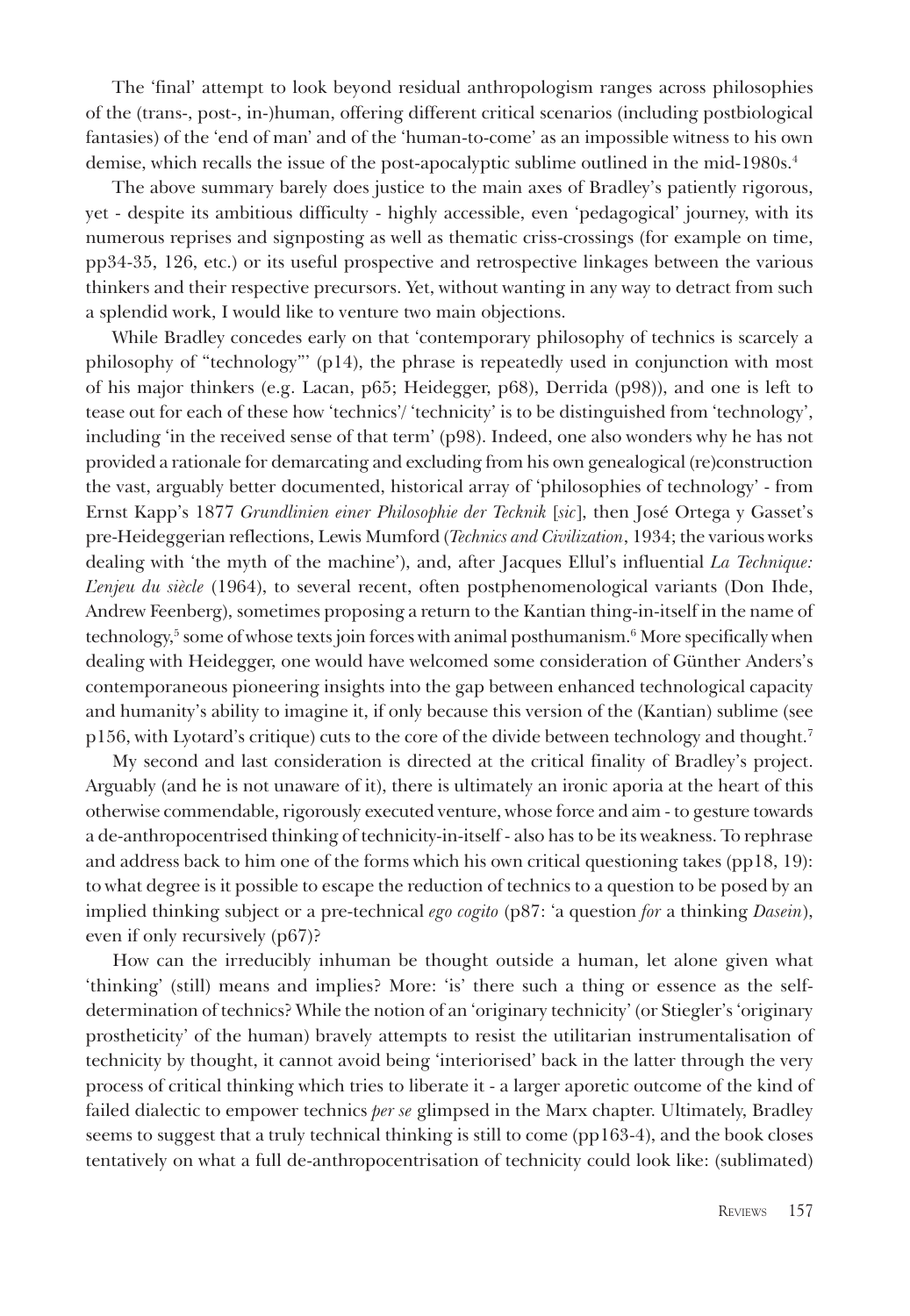technics without 'technology'... But is what would be after all a new form of foundationalism possible, let alone desirable, that is, to what 'ends', beyond what would remain a purely intellectual, critical or philosophical exercise? Perhaps, until such a utopian time comes along - but will that be one of and for a species still called 'humanity'? - technicity is and will remain indissociable from what Agamben calls the 'anthropological machine' (p66).

#### Notes

1. See Jacques Derrida, '*Geschlecht* I: Sexual Difference, Ontological Difference', *Psyche: Inventions of the Other, Volume II*, edited by Peggy Kamuf and Elizabeth Rottenberg, Stanford, Stanford University Press, 2008, pp7-26.

2. See for example 'The Outside Is the Inside', *Of Grammatology*, Gayatri Chakravorty Spivak (corrected ed, trans), Baltimore and London, The Johns Hopkins University Press, 1997, pp44-65.

3. A proper, renewed engagement with this controversial viewpoint would have to start from period 30 in 'Circumfession', where Derrida states: 'my religion about which nobody understands anything [...]'. See Geoffrey Bennington and Jacques Derrida, *Jacques Derrida*, Geoffrey Bennington (trans), Chicago and London, University of Chicago Press, 1993, p154.

4. See the special *Diacritics* issue on 'nuclear criticism', 14, 2, (summer 1984).

5. See for example the short section on Friedrich Dessauer in Carl Mitcham's, *Thinking through Technology: The Path between Engineering and Philosophy*, Chicago and London, University of Chicago Press, 1994, pp29-33.

6. See for example Jussi Parikka's somewhat eccentric, *Insect Media: An Archaeology of Animals and Technology*, Minneapolis, University of Minnesota Press, 2010.

7. See Christopher Müller's forthcoming monograph on *Shame and Technicity* in that respect.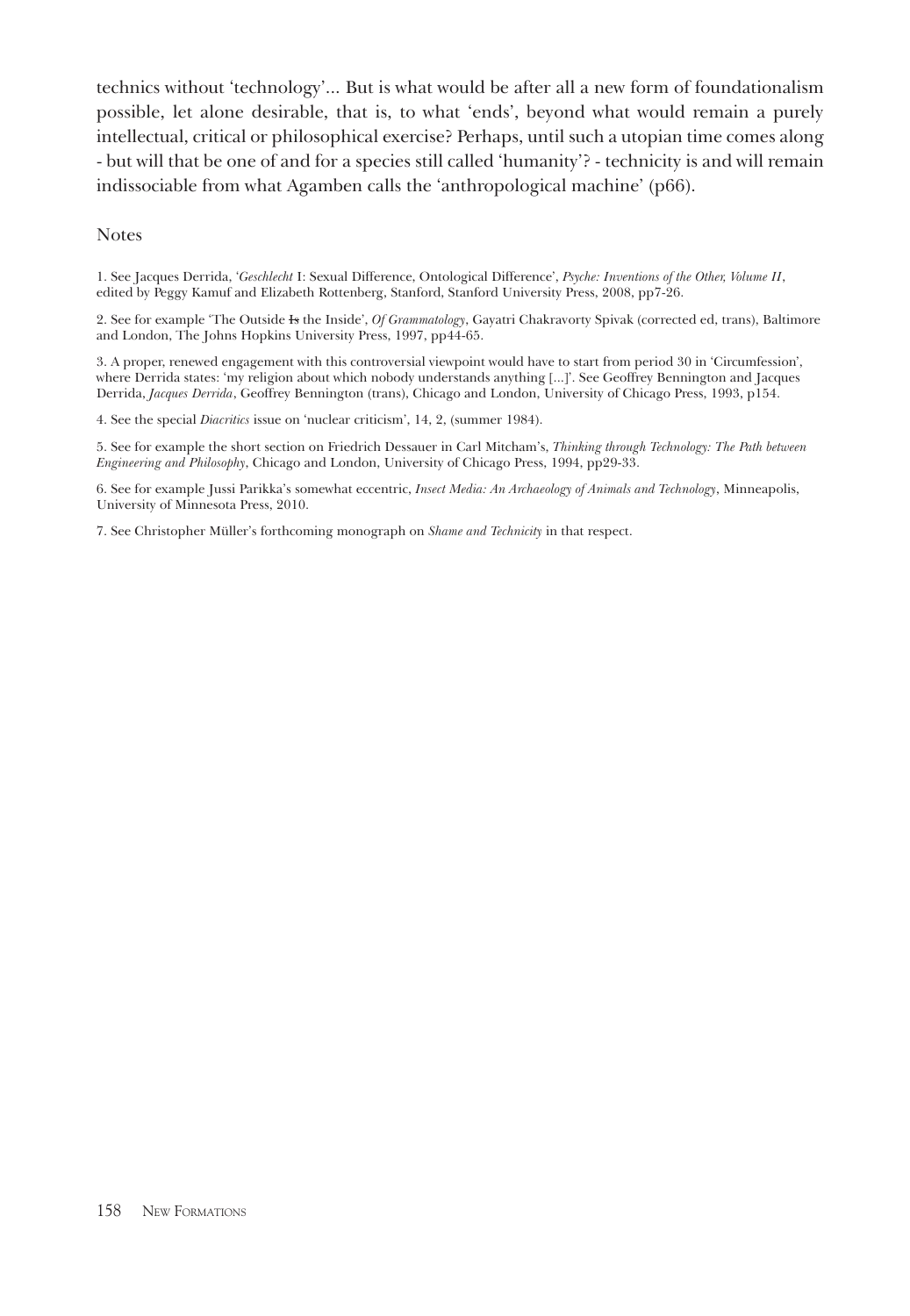# ORDINARY AND EVERYWHERE

### *Annebella Pollen*

Martin Hand, *Ubiquitous Photography*, Cambridge, Polity Press, 2012, 219pp; £14.99 paperback

Martin Hand's timely overview of the discourses, technologies and practices of digital photography draws on a range of approaches from the sociology of consumption, visual and media culture alongside science and technology studies to offer a useful introduction to the complexities of contemporary photographic debates, particularly in relation to popular practice. Hand argues that 'the confines of photography studies, with their primary focus on the visual image, are necessarily limited in their scope for understanding the broad dynamics of digitisation'. He suggests instead that such a study 'requires analyses that pay serious attention to the theory and history of photography but equally are able to move well beyond those boundaries' (p4). While this assertion seems to indicate an insularity in photography studies that some would say misrepresents the broad and catholic nature of the field, in practice Hand's primary interest in how photographs are used, rather than their 'discursive, semiotic and material character' (p59), means that he doesn't actually examine images at all. There is certainly a persuasive case to be made that the camera 'has always been a relational device', even 'a node' embedded in larger social, cultural, technological and ideological networks (p132), and indeed that 'photographies are best understood as practices', (p97) yet what gets pictured is clearly an integral part of the process of meaning-making. Subject matter is not arbitrary. Ubiquitous *photography* - rather than the gargantuan abundance of *photographs*, in all their complex specificity - is the principal concern here.

Despite this deliberate - but perhaps convenient - omission, there is no doubt that *Ubiquitous Photography* will function very well as a stimulating teaching tool and as an up-to-date primer for those new to the area. The book largely serves to synthesise, debate and challenge existing knowledge about the proliferation and pervasiveness of popular photographic practice, which it does very effectively and comprehensively. To a lesser extent, it also contributes new knowledge on the subject, in the form of empirical case studies that aim to examine 'the different and complex relationships between digital images and the material environments within which they are actually enacted and distributed' (p95). Research conducted for this book included content analysis of the entire back catalogue of *Popular Photography* magazine (1937-present) to investigate 'the emergence of digital photography as a recognizable practice' (p20), a social biography of the digital camera itself, and ethnographic interviews with a range of digital photographic consumers, from archivists to camera club members and undergraduate students. This material, disappointingly, is not always foregrounded in the book - indeed some results are hardly visible - and what is used sometimes serves merely to add colourful quotations, by way of illustration, to points already established through theoretical discussion. When this empirical material is highlighted, however, Hand makes striking observations that can enhance understanding of the effects of multiplication and diversification on contemporary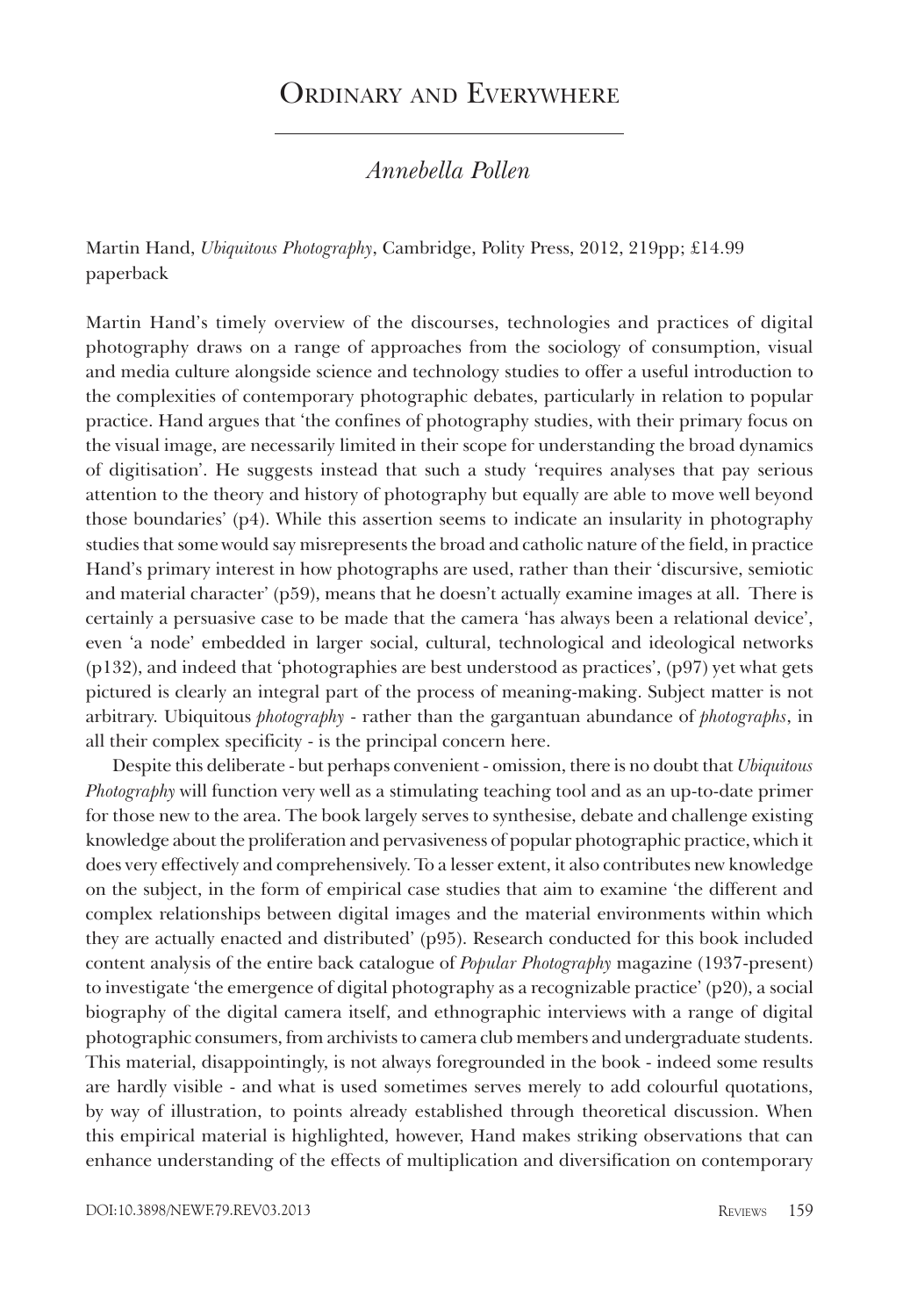photographic practices in everyday life.

For example, Hand's archival research reveals a pertinent parallel between technological shifts from analogue to digital photography in the late twentieth century and wet-plate to dry-plate processes in the late nineteenth century. In an amusing extract from a 1900 edition of *Photographic News* that suggests a technological determinism all too familiar in the many inflated claims made for digital photography, it is asserted, 'in photography, as in everything else, the fittest survives, and the fittest negative process is gelatino-bromide on glass, paper and film' (p100). Anxieties around change are also mapped through more recent histories of popular photographic and computing literature. Here digital technology has shifted from being conceptualised as an indication of a medium in crisis (in relation to the autonomy of the photographer, for example) to a site of creative promise. Hand shows, through this archival material, how digital cameras, as a 'predatory technology', needed to be carefully ascribed with aspects of familiarity alongside their technical novelty in order to achieve popularity. He also links longer historical concerns about automation in photography - as a longstanding threat to art, for example - with more recent anxieties about digital automation as deskilling. Through examination of the different ways that digital photography has been described by the press (for example, as potentially undermining the precarious boundary between the 'serious' photographer and the casual snapper) *and* through the practices of its users (which demonstrate that digital cameras can afford experimentation, greater control and rapid build-up of tacit knowledge), Hand is able to balance a range of sources to overturn received wisdom.

Throughout, Hand aims to trace digital photography's complexity through its relationship to earlier photographies. This is a refreshing approach that tempers the occasionally apocalyptic and ahistorical claims made of photography's imminent demise at the advent of digital formats. While there are some radical departures and even cultural ruptures evident in the present photographic landscape, Hand seeks to locate precisely which practices are historically seamless and which dismantle and reassemble traditions. In most cases, Hand argues that there has largely been an 'intensification' of pre-existing photographic practices as a result of its mass-proliferation and mass-distribution, but he also identifies important, unprecedented consequences of photography's new expansion into ubiquity. One of these concerns the routine 'overabundance' of individuals' personal photograph collections and the seemingly inexhaustible range of methods available for their storage and classification. In Chapter 5, in particular, Hand examines the effects that these new methods may have on memory making, and highlights the simultaneous fear of loss (of our precious, vulnerable photographs) with the fear of endurance (of resilient photos, archived forever online, that we would rather forget). Through his interviews with undergraduate students, Hand draws out some of the novel ethical challenges and 'affective responsibilities' bound up with photo-sharing practices that indicate a need for new models of living publicly in what he chillingly describes as a 'post-privacy world' (p183). Hand's student interviewees offer interesting insights into the changing effects of ubiquity on photography's perceived authenticity and value. Ephemerality is increasingly prized over durability, as demonstrated in the production and display of what might be called 'bad photographs'; 'the banal or in-between moments not normally included in edited or ordered narratives' (p92). Through these kinds of images, Hand argues, authenticity is manufactured and performed though the picturing of mundanity.

It is these tantalising micro-empirical studies of photography practice on the ground that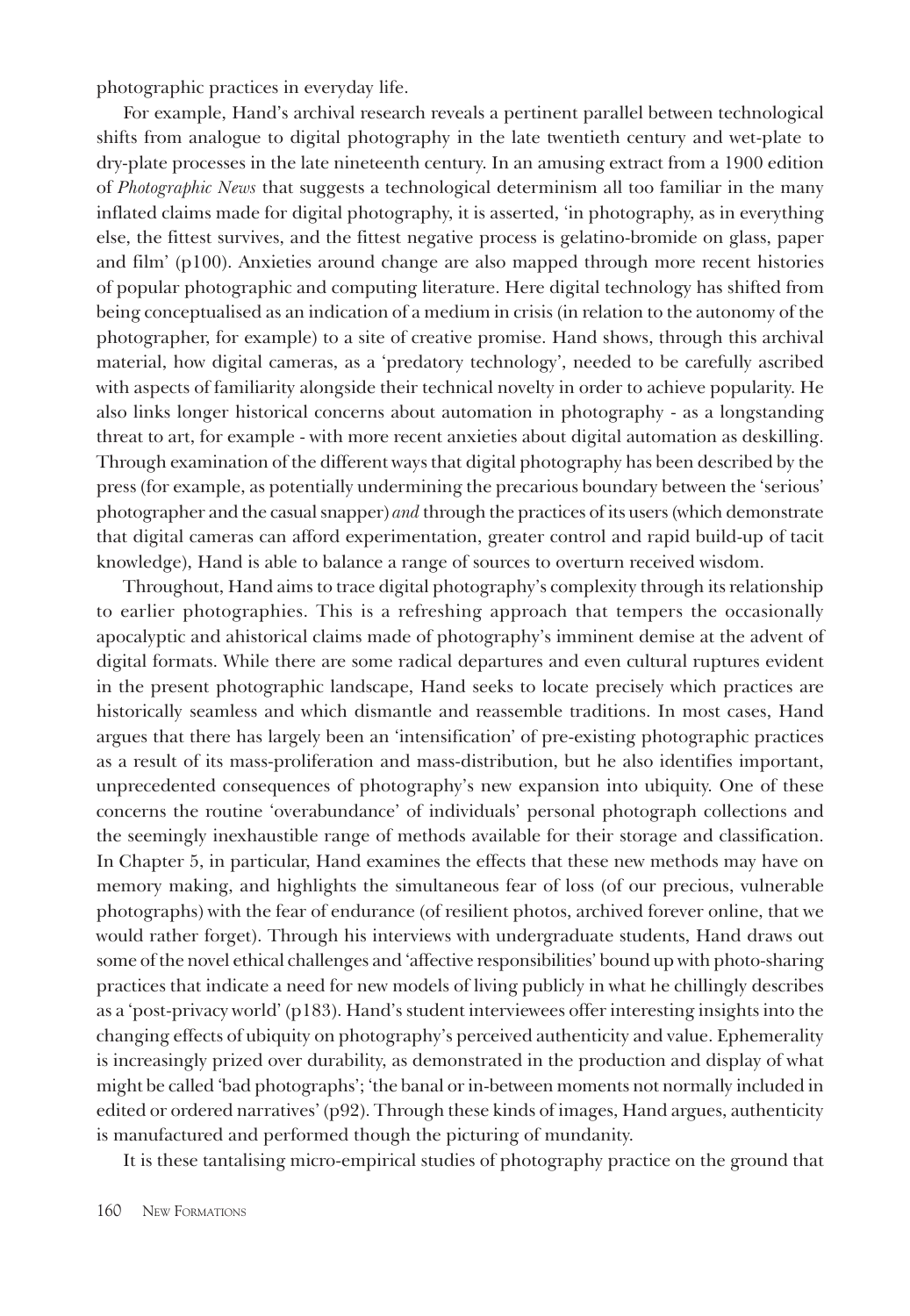are the most satisfying and original aspects of Hand's text; they are also, unfortunately, among the briefest. It is a shame that this new research was not given a more leading role. As digital photography is evidently so ubiquitous, broad theoretical claims made about its character and meaning inevitably risk generalisation. The specific material affordances of digitisation, as Hand wisely points out, 'are enacted differently in relation to established conventions ... among different constituencies' (p94). Where Hand is able to examine these specific, localised cultural practices, he demonstrates digital photography's particularities and complexities rather than narrowing understanding of the form. The mixed methods of Hand's approach allow him to argue, convincingly, for the mutual photographic entanglement of technology and practice. Image analysis remains frustratingly absent as the obvious missing element that would triangulate - and potentially further problematise - these fascinating debates.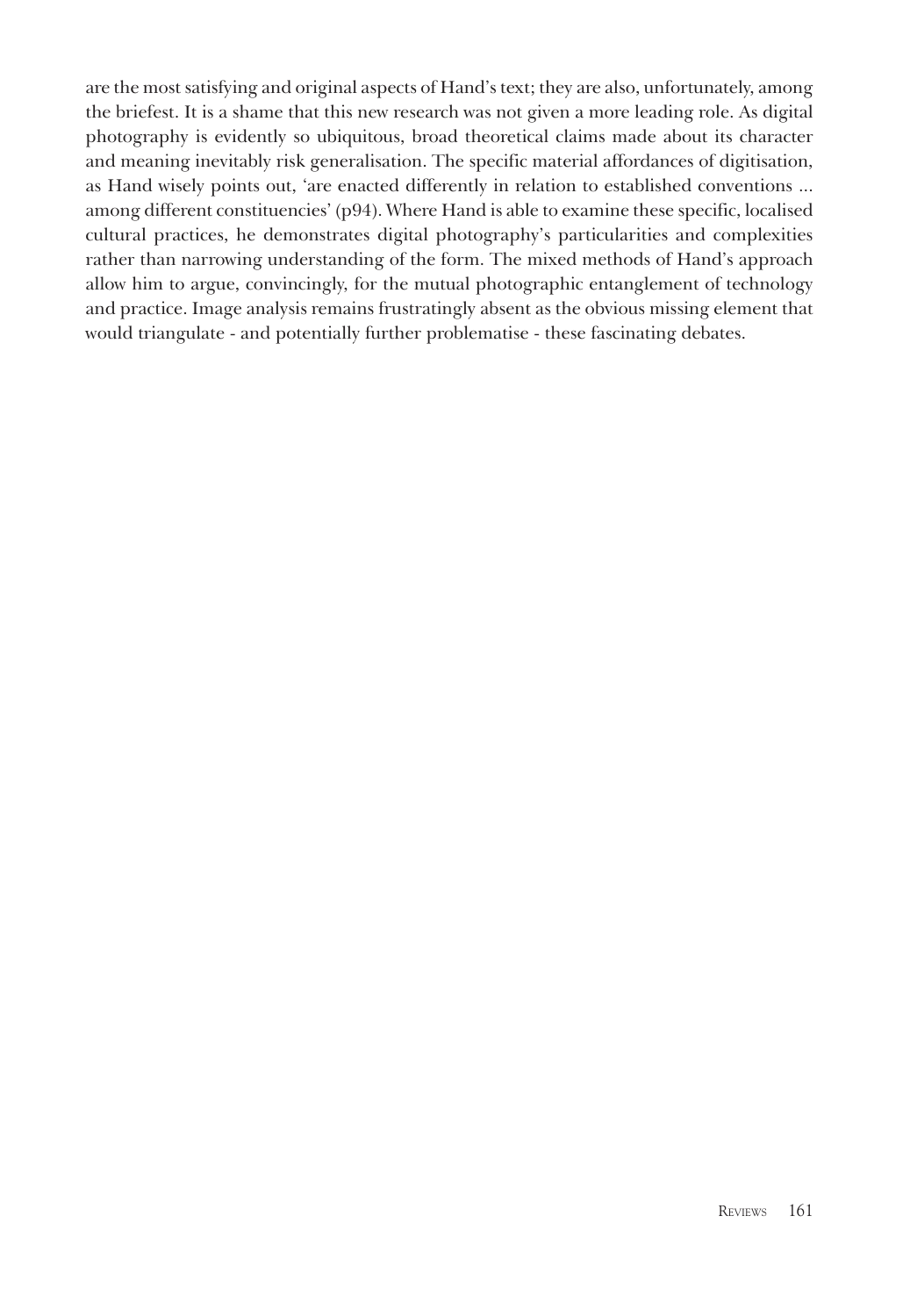# MIND THE GAP

### *Colin Gardner*

Simon O'Sullivan, *On the Production of Subjectivity: Five Diagrams of the Finite-Infinite Relation*, Basingstoke and New York, Palgrave Macmillan, 2013, 300pp; £60.00 hardback

Simon O'Sullivan's provocative new book approaches the problem of subjectivity on a number of interrelated levels. Firstly it is a work of philosophy, collapsing the binary oppositions of subject-object, self-other, finitude-infinitude and desire-ethics by turning to an immanent tradition of thought, grounded in Spinoza and continuing through Nietzsche and Bergson to the collaborative work of Gilles Deleuze and Félix Guattari. Running counter to the idealist and transcendentalist genealogy of thought that spans from Platonism to the Cartesian *Cogito*, whereby difference, desire and being are necessarily the result of an external causality, in Spinoza being is singular, univocal and self-affirming. Spinozan ontology is the self-conscious cause of itself - with no dependent need on an external other. Secondly, Spinozism is an ethics, a speculative, practical mode of *living*, a joyful auto-affection involving an enquiry into what a body (and therefore thought) can do in terms of its ability to affect and be affected in turn. Immanence then, is a life and nothing else: complete power, complete bliss. It partakes of essences and their intensive states, regulated by internal vectors of varying speeds and slowness rather than an ordering signifying function that reduces being to a discursive functionalism. For O'Sullivan, the key question becomes, 'Does what we do in our lives produce sadness or joy? Are we rendered impotent and paralysed, or active and generative? It is in this sense that the battleground of subjectivity, it seems to me, *is* affect' (p7).

Finally, following Guattari, this is an ethico-aesthetic positioning of the subject as a speculative artistic creation. In this sense, O'Sullivan combines Guattari's strategy of 'metamodelisation' with the painter's diagram, which Deleuze utilizes in his study of Francis Bacon to pass through chaos and catastrophe while at the same time avoiding the twin traps of orthodoxy and cliché. Thus 'Metamodelisation' is a processual, combinatory and synthetic logic which doesn't just signify and represent but communicates suggestively by spiralling out from pre-existing models to create a new synthesis, one characterized by different speeds to the discursive, thereby producing a new form of thought. Similarly, the diagrammatic (or abstract machine) does not function to represent a pre-existing real, but rather, as an operative set of asignifying and non-representative lines and zones, constructing a real that is yet to come.

As an artist and philosopher, O'Sullivan is ideally positioned to explore and exploit this multiple trajectory, and indeed his book is not only an insightful and often subtle exegesis of the 'literature of immanence' but also an active intervention into its creative potential, its ethical subjectivities 'to come'. Organized as a series of five stand-alone case studies, each chapter produces a fruitful convergence of dialogues and encounters. Thus we have the immanent commonalities between Spinoza, Bergson and Nietzsche (Chapter 1); the ethico-aesthetic discourses of Foucault ('The Care of the Self ' as a special kind of knowledge accessible only via technologies of transformation) and Lacan (Chapter 2); Guattari's evolution from a concern with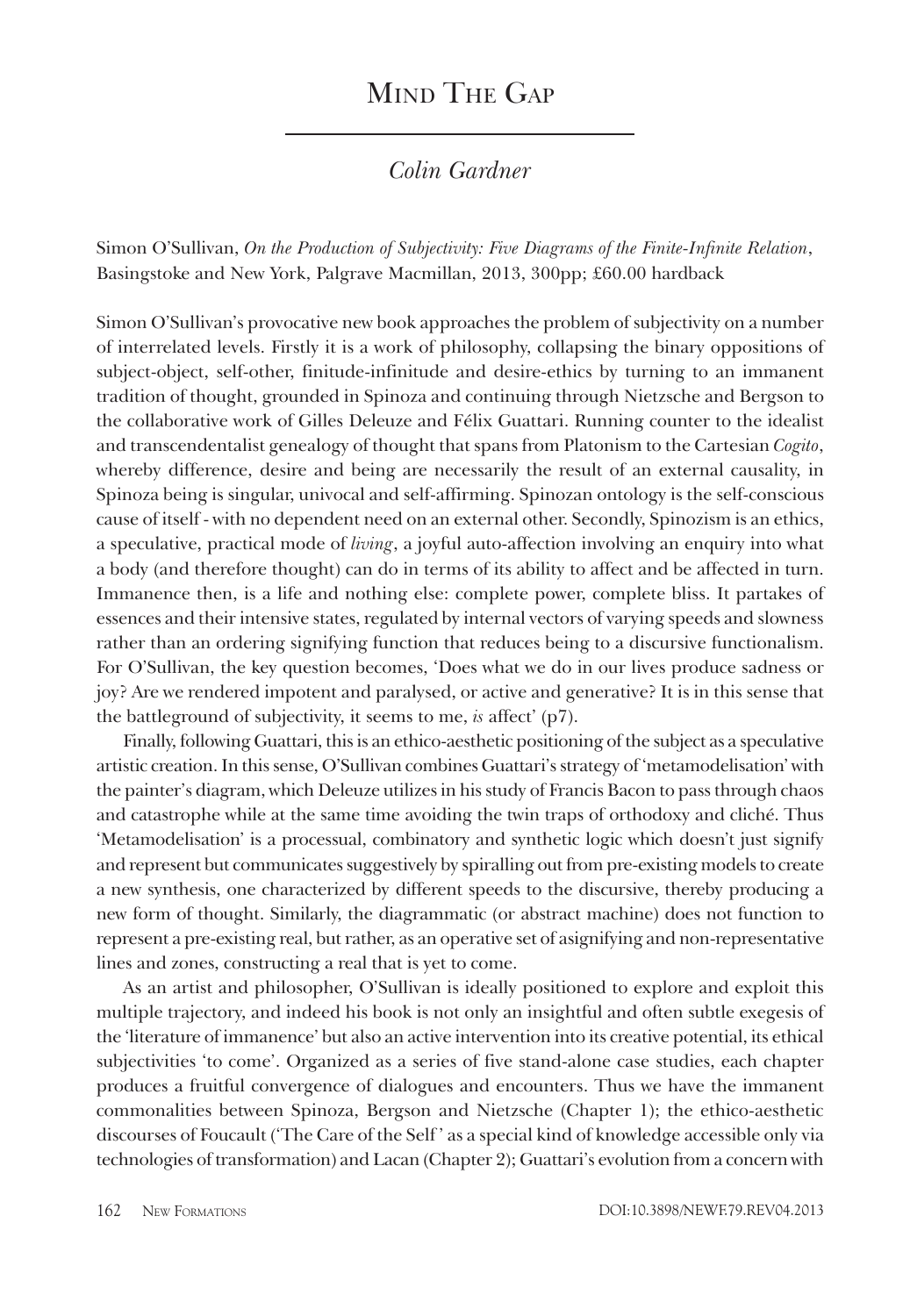the finite-infinite relation to biopolitics (Chapter 3); a contrast between Deleuze and Badiou's notion of the event (virtual and active respectively) and its relation to the body; and finally the collaborative work of Deleuze and Guattari and the role of chaoids and probe heads against the 'black hole-white mask' over-coding function of faciality. Equally important is that each chapter is also accompanied by its own series of diagrams, which evolve and mutate to create new composites and relations of adjacency, the speculative germ of a new order or rhythm.

O'Sullivan's key first move is to position the subject as an intrinsic part of the object, as a manifestation of the finite woven into infinite. This necessarily entails a focus on 'subjectivity' - which is processual and fluid - rather than the 'subject-as-is' (as an homogenized entity). Subjectivity is by its very nature pragmatic and speculative: it must be carried out in the contemporary world (avoiding, as much as possible, *doxa*/opinion) and is largely futureoriented. Subjectivity is thus the subject's very connection to an outside, the finite-infinite relationship in-itself. More importantly, immanence is predicated on the fact that the object always precedes the subject, for 'any subject comes after, or is secondary to, a given process that is primary. It is this positioning of the object and *then* the subject that seems crucial to the thinkers collected here' (p6). This embedded quality of subjectivity as always already lived on the plane of immanence allows it to escape the logic of doubt and negation and provides the springboard for Deleuze's passive synthesis of life as joyful auto-affection.

However, this can only be effectively manifested through the guarantee of a continuum between the finite and infinite whereas a gap between them will always produce a melancholy subject. It is in this sense that an understanding of the 'gap' is crucial to O'Sullivan's argument as it recurs through each case study and its attendant diagram. Thus in Spinoza's *Ethics*, the gap is gradually bridged as we move through the three levels of knowledge, from imagination (the immediate experience of effects based on crude sense perception, association and hearsay); through reason (knowledge of the universal laws of nature and reason through the application of 'common notions'); and finally intuitive knowledge (the grasp of the finite body as it inheres in nature - the infinite - an understanding of its essence through an immanent chain of causes). It is only the third level that produces pure joy and necessitates a move from individuality to singularity, with its concern with pure intensities.

One of the creative highlights of O'Sullivan's approach is that he enables us to superimpose the Spinozan model onto other, perhaps more familiar diagrams, such as Bergson's famous 'Cone of Memory'. Taking the form of an inverted cone, the diagram illustrates the gap between the virtual (that which is pure memory) and the actual (pure perception, involved with the present). Thus the ellipse AB at the base of the cone constitutes the totality of memory (Deleuze's virtual) which co-exists with its apex, point S, the sensory-motor body in contact with the present as a plane of matter (Deleuze's actual). However, AB includes within itself all the intermediate sections - A'B', A"B", etc, that measure the degrees of a purely ideal relationship to S. They include the totality of the past but at a more or less expanded or contracted level depending upon motor or psychic need. As O'Sullivan argues, point S is the equivalent of Spinoza's first level of knowledge. We - as a body - are not a vessel containing memories but a probe or point moving through matter and which is also part of that matter. At this level, all mental life is determined by action, relegating the speculative function of the mind (divorced from experience and action) to the province of intuition.

However, it's important to note that the past hasn't ceased to be but has simply ceased to be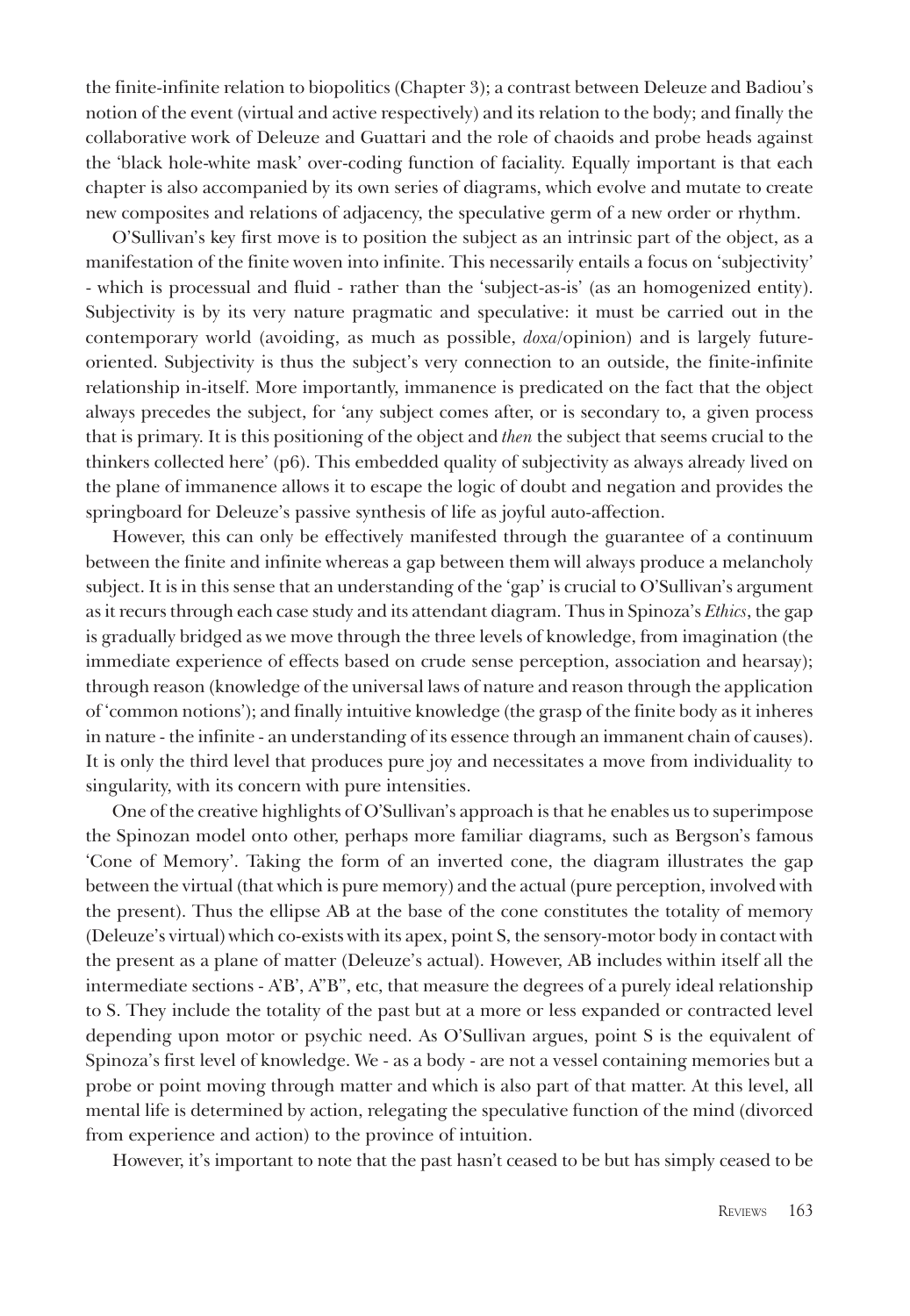*useful* regarding the specific action of any given moment. The past is coextensive with the present, surviving in a pure unconscious state. The problem then becomes – and this recurs throughout the book - how to access this pure past (the infinite), the ontological ground of our individual being? After all, 'this past might be a resource of sorts in the production of a specifically different kind of subjectivity' (p38). In this case the infinite (Spinoza's joyful passions at point AB) may be accessed by creating a gap at point S - 'it is a question of a certain relaxing of the sensorymotor schema (that is, a hesitancy or the gap) that allows "access" to this large ontological field' (p160). In other words you make one gap (on the plane of matter) in order to make a bridge across another gap (between plane of matter and the field of pure memory) which allows us to break with habit and live a full, affective and joyful life: the life of the nomad/mystic/dreamer.

Ultimately, the Bergsonian cone serves multiple purposes and goes through many mutations throughout the book. Thus Nietzsche's eternal return is conceived not as a return to the past on the plane of matter but a spiralling circuit within the cone itself, bringing the infinite into the realm of the finite through a vital affirmation, a pure becoming. Lacan's inaccessible Real (the incommensurable catalyst for desire-as-lack) may also be superimposed on the interior of the cone as an unbridgeable gap with the plane of matter (the realm of the symbolic order). Significantly, the cone itself eventually becomes redundant and must be re-diagrammed in light of new asignifying (read: machinic) functions. Thus O'Sullivan initially contrasts it in relation to the form of the donut-shaped torus, whose exterior circumference represents Lacanian desire with the central hole designated as 'das Ding', so that Bergson's point S would be forever confined to the outer rim while point AB would be sucked into the void of the hole.

Ultimately the three-dimensional cone gives way to a flattened diagram of desiringproduction, marking a shift away from Deleuze's early adherence to Bergsonian virtual-active binarism to the Guattarian concept of 'chaosmosis'. Following Spinoza, the latter is always an *a priori* moment of creativity or desire that prefigures any given entity or subject-object relation. It's unfixed and ontologically unstable, yet it always accompanies the forms that emerge from it. Guattari calls this groundless ground 'chaosmosis' itself, and the entities that emerge from it 'subjectivities.' In the newly revised diagram then, Bergson's old point S (the sensory-motor), is replaced by a generator of desiring production (the celibate machine), and the condensed and contracted circles of the cone are now flattened 'ripple effects' (disjunctive syntheses) spreading towards an outside on a body without organs. So where's the unconscious subject? Orphaned, a wandering nomad, deterritorialized to the outer orbit of the plane of immanence, defined only by the states through which it passes.

 Significantly, O'Sullivan doesn't fall into the trap of concluding his analysis with Deleuze and Guattari as the latest form of immanent 'ur-text.' Rather, he introduces a new line of flight with a discussion of several proponents of 'Speculative Realism,' most notably Quentin Meillassoux, Reza Negarestani, Graham Harman, Ray Brassier and Ian Hamilton Grant. For some readers searching for a 'closure effect', this may have an unsatisfactory 'tacked on' feel. However, it's fully in line with the book's ongoing diagrammatic schema, encouraging the opening up of new zones and lines for the reader to produce their own configurations-to-come. After all, as Deleuze notes, 'The essential point about the diagram is that it is made in order for something to *emerge* from it, and if nothing emerges from it, it fails. And what emerges from the diagram, the Figure, emerges both gradually and all at once …' (*Francis Bacon*, p128). Which is an apt summation of the book as a whole.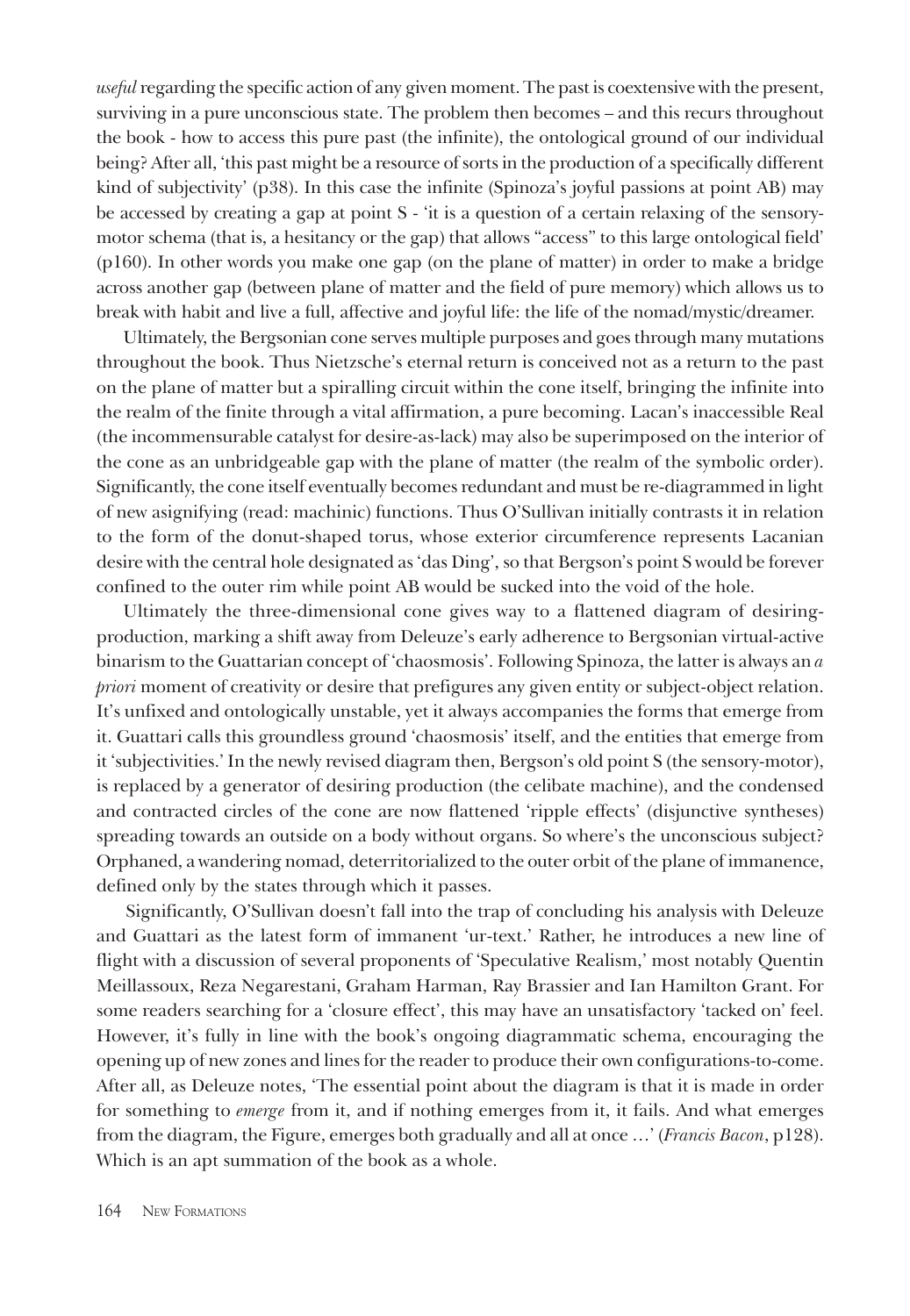# DIGGING MACHINES

### *Niels Kerssens*

Jussi Parikka, *What Is Media Archaeology?*, Cambridge and Malden, Polity Press, 2012, 205pp; £15.99 paperback

Media archaeology is one of the buzzwords of contemporary media historical research, yet at the same time it remains curiously ungraspable. With *What is Media Archaeology?* Jussi Parikka provides the urgently needed map into this new field's extensive domain. The book offers a highly readable account of media archaeologies' main approaches and associated theories from the last two decades, making it a rich introduction for those new to the field. But also for those already familiar the book is an excellent read. It offers an ambitious, although at points too ambitious, attempt to propel media archaeology forward as it explores its potential as 'a twenty-first-century humanities methodology' (p160) tuned to the interdisciplinary study of the archaeological substrates of digital media culture in particular.

With the clarity of a text-book, seven chapters review the diverse body of both explicitly media archaeological and affiliated research, from Thomas Elsaesser's New Film History as media archaeology and Jonathan Crary's archaeology of perception, to Eric Kluitenberg's and Siegfried Zielinski's studies into imaginary media, Wolfgang Ernst's reconsideration of the archive and media archaeology brought into practice as an artistic methodology by artists such as Paul DeMarinis and Zoe Beloff. Simultaneously, the chapters introduce and practice contemporary theory connected to media archaeology, with particular attention paid to the materialism of German media theory and its link to new fields in media studies such as software studies and platform studies.

Reviewing media archaeologies' varied theoretical and methodological past, Parikka offers a valuable vision for '*how to think media archaeologically* in contemporary culture*'* (p2), working toward a much needed methodological consensus. Essentially, this mode of thinking comes out as Foucauldian, as Parikka builds on Michel Foucault's most fundamental archaeological and genealogical values. Emphasizing the need to excavate 'conditions of existence' (p18) in particular, Parikka is more than right to argue that media archaeology can account for the political, economic, technological and scientific underpinnings of digital media culture, while such emphasis enables media archaeology to break with its traditional fetish for the obscure media object and their inventors.

The greatest strength of the book is that it opens up a novel computational perspective on the history of digital media culture that brings socio-technological conditions into view other than those provided by the popular human-centred historical accounts of silicon-valley entrepreneurialism. Integral to the media archaeology that Parikka advocates, then, is a strong argument for a medium-specific approach that looks into the past through the lens of new media's unique computational materiality and distinctive archival conditions. Inspired by Friedrich Kittler's media materialism and, amongst others, the work of Wolfgang Ernst on the new status of the archive in digital culture, Parikka insists that media archaeology 'goes *under*